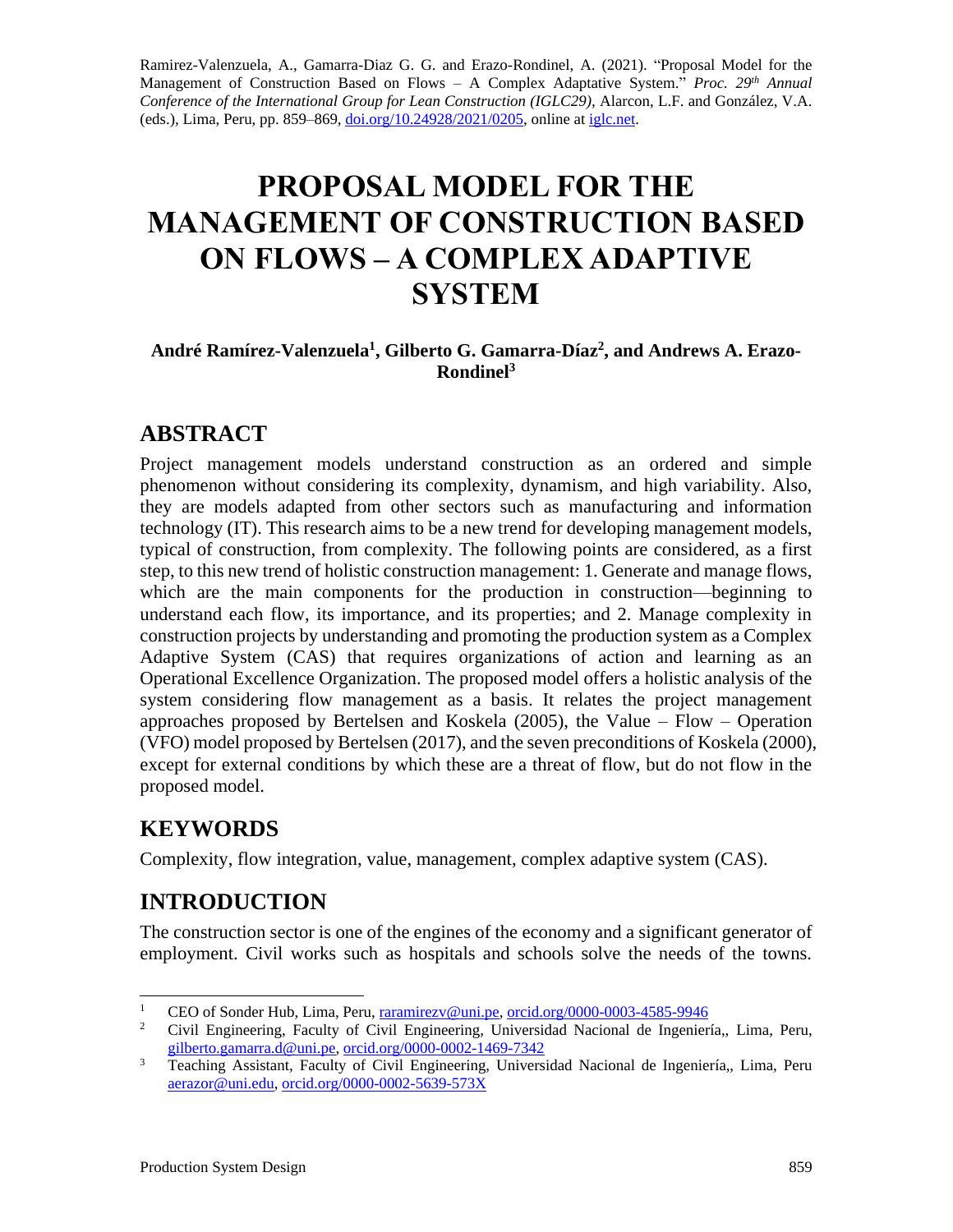Internally, construction projects have unreliable schedules, additional costs generated by a low initial engineering or design study, continuous variations in scope, and little concern for the maintenance or post-construction stage. All the above is reflected in works with long, backward times, cost overruns, and a short time of useful life, generating dissatisfaction in the client and final user.

Accepting that construction is a complex, dynamic and non-linear phenomenon shows new management approaches that allow obtaining the desired results (Bertelsen 2003a; Bertelsen 2003b). Own management for the construction from a complexity perspective can be the solution with action and learning organizations. The paper aims to open a holistic management research field under construction and encourage developing new management models typical of this sector, considering its characteristics. Four objectives are defined: (1) Analyze the complex nature of construction. (2) Integrate existing flows in construction. (3) Analyze the importance of flow management in construction. (4) Analyze the management of people in construction.

# **METHODOLOGY**

This research begins by presenting the models' evolution that seeks to describe the production system under construction. If someone wants to manage a project, they must first understand how the production system works. The models presented have not received the necessary importance or have not been understood in their entirety, this being the main point that hinders the project management under construction. Next, complexity and the construction of a complex system are described—an overview of its nature. The evolution of project management is explained before presenting the model for the management of construction based on flows, as an initial proposal of holistic construction management from a complexity perspective. Finally, the Complex Adaptive System (CAS) concept is presented to manage complexity from an action and learning organization, such as an Operational Excellence Organization. We are increasingly convinced that an organization that manages people and knowledge manages complexity.

# **PRODUCTION CONSTRUCTION SYSTEM**

"The production system under construction is a set of operatively interrelated parts, dynamic, of which it is important to consider its global behaviour" (Ramirez 2014, p.28- 29). Representing this system has been a complete challenge as an essential step to carry out an adequate study and analysis of it. Some authors, seeking to explain the nature of the production system, proposed models that evolved.

### **DUAL MODEL**

Traditionally, construction has been seen and modelled as a series of conversion activities; the products (outputs) result from the transformation of raw materials (inputs). The main concern was to make conversions increasingly efficient (Koskela 1992). Based on the lean production philosophy, this thought was criticized by himself and proposes identifying and eliminating non-conversion activities in construction and establishing a dual model where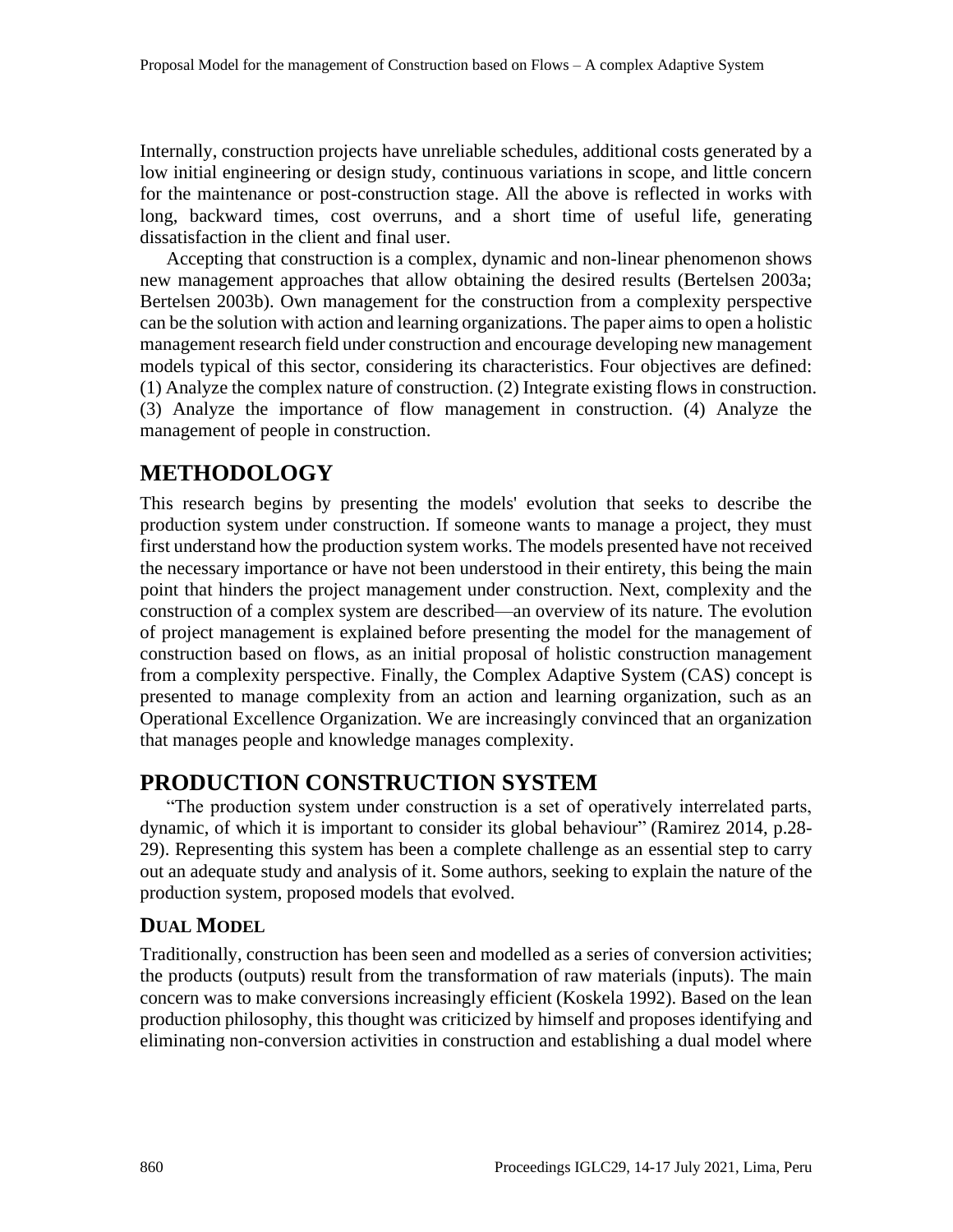non-conversion activities or flow activities must be eliminated or reduced to the maximum (Kraemer et al. 2007).

### **TRANSFORMATION – VALUE – FLOW (TFV) MODEL**

From the dual model, flows received more importance. Flows are generated in the interaction of the production system's components. However, the transformation (T) and the flows (F) are differentiated, and the value (V) is spoken of; these three are seen independently. Subsequently, Koskela (2000) proposes the TFV model, grouping these three aspects or sub-theories of production, (T) as added value, (F) as non-conversion activities, and (V) under the concept of reflecting and satisfying the needs of customer or end-user.

### **FLOW NETWORK MODEL**

For Shingo, flow is a chain of events related by a sequence to achieve a goal, and the production system is a network of process and operations flows. "*Processes are flows of objects, represent the progress of a product along a production line and operations are a temporal and spatial human flow that consistently focuses on the worker*" (Shingo 1988, p.4-5).

In construction, the process can be understood as the project's evolution and operations as the workers' work or equipment (Kalsaas and Bølviken 2010).

### **VALUE – FLOW – OPERATION (VFO) MODEL**

Koskela et al. (2007) propose a new development of TFV theory, orienting it with the vision of Shingo (1988) in its flow network model, arguing that to manage construction. The three sub-theories of the TFV model must be considered and integrated: (T) Transformation, work-oriented (flow of subjects or operations), observing the interaction of labor and machinery with the materials, and workflow. (F) Flow, oriented to spatial and temporal movements of materials and information exchange; and (V) Generation of Value. Oriented to look at the process of designing and manufacturing products to satisfy the customer's needs (flow of objects or processes), see Figure 1.



Figure 1: Vision of the Value – Flow – Operation (VFO) production model: Case Prearmed Steel in Zapata-Column (Adapted from Ramirez, 2014)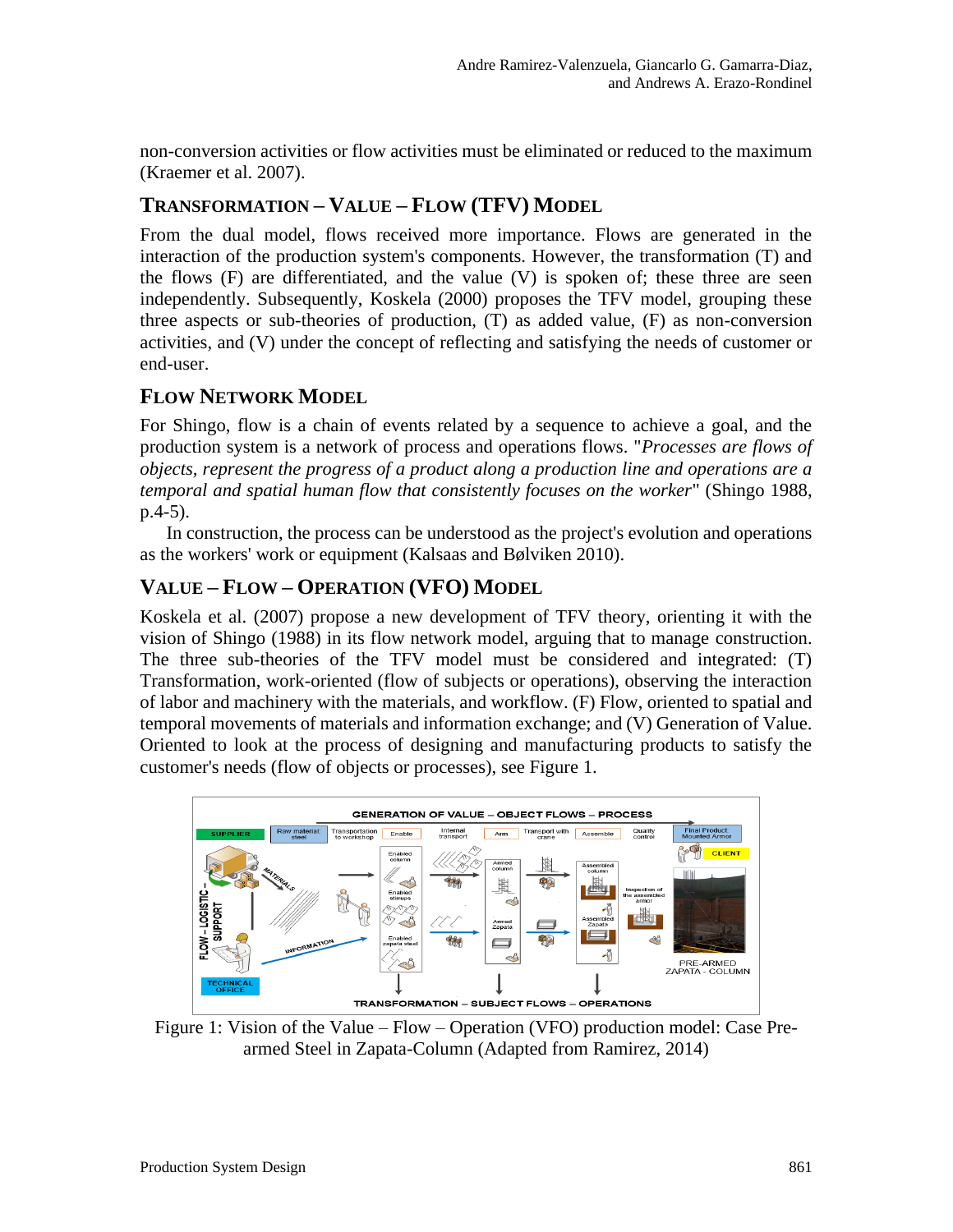This new development substantially improved the TFV theory, which differentiates transformation and value mainly. It was not called VFO until the publication of the article "Transformation-Flow-Value as a Strategic Tool in Project Production" by Bertelsen, and Bonke (2011), where they mentioned that value is the main objective of managing flows and executing operations (Value – Flow – Operation). Later Bertelsen (2017) already uses the name VFO in his book "The Unruly Project."

# **COMPLEXITY**

#### **COMPLEXITY IN CONSTRUCTION**

The construction is a complex, dynamic and non-linear system, often on the edge of chaos where chaos "refers to a restricted set of phenomena that evolve in predictable unpredictable ways" (Bertelsen 2003a, p.3-4). It is complex from the product and the nature of the design process, which generates problems by not having agreed solutions, where it is not even clear that the customer want to get to the end, which leads to defining the conditions of satisfaction in parallel with the solutions (Bertelsen 2003a; Bertelsen and Emmitt 2005; Macomber and Howell 2003; Mossman 2017).

The dynamic nature is observed in the uncertainty present in the flows, affecting the execution of tasks (Bertelsen 2017; Hamzeh et al. 2016; Bertelsen et al. 2006) and the participants in the project's materialization due to its temporary nature.

While non-linearity reflects the unpredictable, the plans carried out represent a very idealized linear image of what should be executed, predictably, not considering the interdependence of the operations to be executed (Bertelsen 2003a; Koskela 2000; Koskela 2004; Hamzeh et al. 2016).

#### **PERSPECTIVES OF COMPLEXITY IN CONSTRUCTION**

Bertelsen (2003a) suggests analyzing the complexity of construction from three perspectives: 1. The complex and dynamic construction project. The management must give flows prime importance to ensure that the tasks have everything necessary to be executed (Bertelsen et al. 2006, Gamarra 2018); 2. The construction industry, fragmented "by increasingly common subcontracting practices, where the economic issue often prevails, not taking into account the complexity it generates, often reflecting problems of planning and control in projects" and, 3—the social aspects people should give importance. The project's success will depend on the cooperation, communication, and commitment that develops in it (Gamarra 2018).

## **PROJECT MANAGEMENT IN CONSTRUCTION**

Koskela and Howell (2002) show that traditional construction management follows the Project Management Institute's good practices (PMI) based on the conversion model, presenting significant deficiencies from its theoretical base. Therefore, they propose new approaches based on the TFV model, see Table 1.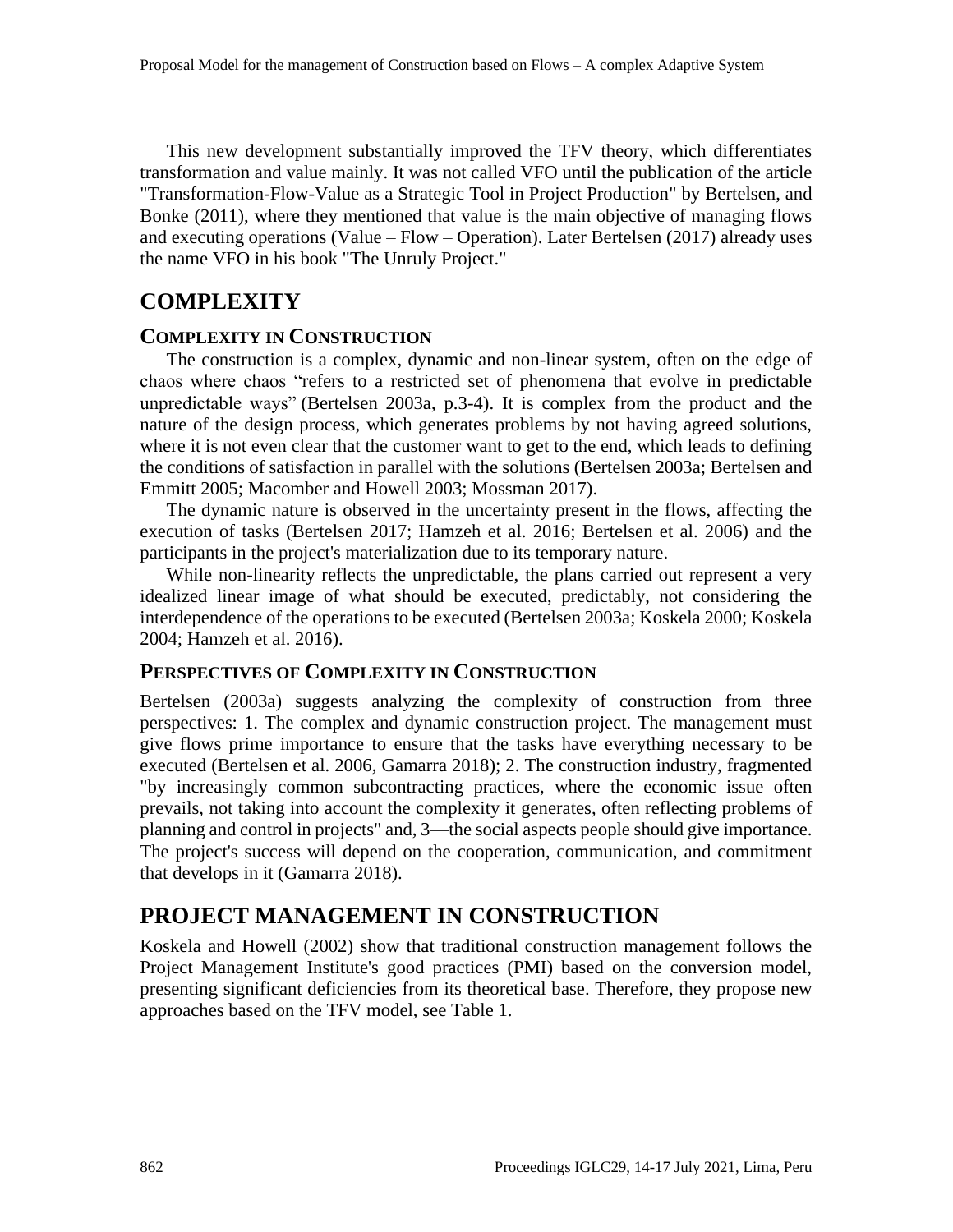| <b>Production model</b> |                  | Conversion model<br>(PMI) | Model TFV<br>(Koskela and Howell (2002).                   |
|-------------------------|------------------|---------------------------|------------------------------------------------------------|
|                         | <b>Planning</b>  | Operational planning.     | Planification and organization.                            |
| <b>Management</b>       | <b>Execution</b> | Order - execution.        | Bidirectional communication.                               |
|                         | Control          | Standard<br>performance.  | Identify errors. Proposal for<br>improvement and learning. |

Table 1: Construction Project Management Approaches (Adapted from Table 1 and 3 in Koskela and Howell 2002)

The management proposed presents new and broader approaches, leaving aside the old view of construction, which can be organized, planned, and managed in a predictable way (Bertelsen 2003a), but still does not manage the construction in its nature.

# **PROJECT MANAGEMENT IN CONSTRUCTION WITH A COMPLEXITY APPROACH**

Bertelsen and Koskela (2005), from the approaches to project management proposed by Koskela and Howell (2002), based on their experiences and the perspectives of the complexity of construction presented by Bertelsen (2003a), propose to manage construction projects under the following complexity approaches:

### **MANAGEMENT AS FLOW AND VALUE GENERATION**

One of the first steps to properly manage a project is to identify the client's value proposition. Many, this being considered a problem "without solution" reflected, for example, in constant changes of design (Gamarra 2018). Studies by Drevland and Tillmann (2018) and Erikshammar et al. (2010) examine the value. At the same time, Bertelsen and Emmitt (2005) study the client as a complex system.

On the other hand, the flow management must be done from the beginning so that when reaching the operational level (figure 4), there are no disorder, ignorance, and problems that prevent the execution of tasks on their scheduled dates (Bertelsen and Koskela 2005, Gamarra 2018, Hamzeh et al. 2016, Koskela 2004, Kraemer et al. 2007).

### **MANAGEMENT AS TEAM BUILDING**

The dynamism present in the construction is reflected in the temporary and transitory nature of the people. They mixed different cultures, thoughts, opinions, and others., which often were not taken into account despite the significant influence in the workplace. Establishing a spirit of teamwork where cooperation, collaboration, communication, and trust among all people prevail strengthens the way to achieve the project's objectives (Bertelsen and Koskela 2005, Gamarra 2018, Plenert 2018, Mossman 2017).

### **MANAGEMENT AS LANGUAGE/ACTION PERSPECTIVE**

The erroneous thought of considering that the execution of work will be carried out by the simple fact of issuing an order often leads not obtaining the desired result. Moreover, if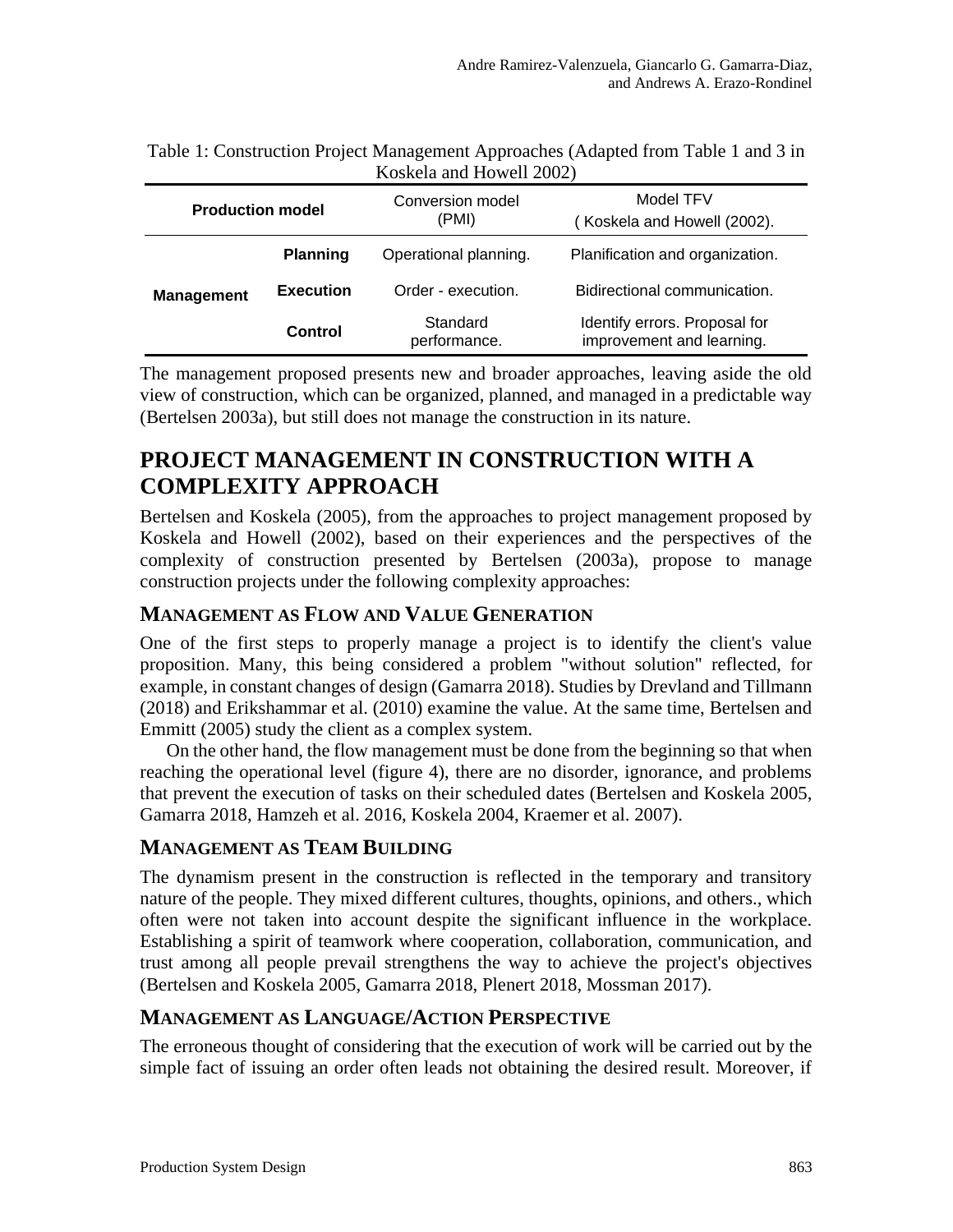people want to be sure that this happens, people must control it exhaustively (Gamarra 2018, Koskela and Howell 2002).

This approach must follow the execution model based on the flow of commitments, which arises from the Theory of Linguistic Action, to guarantee a greater probability of compliance (Gamarra 2018, Macomber and Howell 2003, Mossman 2017).

#### **MANAGEMENT AS SERVICES PROVISION**

For management to add value to the production process, it must ensure that tasks are ready for execution (Hamzeh et al., 2016, Koskela 2004). It is necessary to ensure all the preconditions identified by Koskela (2000) that must be the primary function of management as a service provider, see figures 2,3, and 4.

#### **MANAGEMENT AS AN ORGANIZATION**

The organization's definitive objective must be to increase the people's reliability to delegate responsibilities. Before the occurrence of problems, these are solved by employing coordination at all levels. It is recommended to work with the Last Planner System (LPS) developed by Ballard (2000) but with the vision of Mossman (2017) and the management of commitments by Gamarra (2018).

#### **MANAGEMENT AS SELF-ORGANIZATION**

Can management, in certain aspects, generate more problems than it solves? (Bertelsen 2003a) *"This leads to a new understanding where any worker should have the freedom to self-organize to execute the work. In the short term, the idea is to obtain optimal results by making the minimum possible control"* (Gamarra 2018, p.44).

# **PROPOSAL FOR A FLOW BASED CONSTRUCTION MANAGEMENT MODEL**

The proposed management model takes into account the management of flows. The complexity approaches for the management of construction projects described by Bertelsen and Koskela (2005), the VFO model proposed by Bertelsen (2017); and the seven preconditions de Koskela (2000), except for external conditions because they are a threat of flow, but not a flow in the proposed model.

#### **DESCRIPTION OF THE COMPONENTS OF THE MODEL**

- *Project team*: Represent all project stakeholders for the materialization of the project.
- *Client:* Represents the value of the final product.
- *Suppliers:* Represents the external team that provides materials, equipment, and tools.
- *Crews:* Represents the operational part of the project team (workers).
- *Value Flow or Process:* Represents the processes to be executed to obtain the product and be able to satisfy the client's value proposition. The evolution of the product.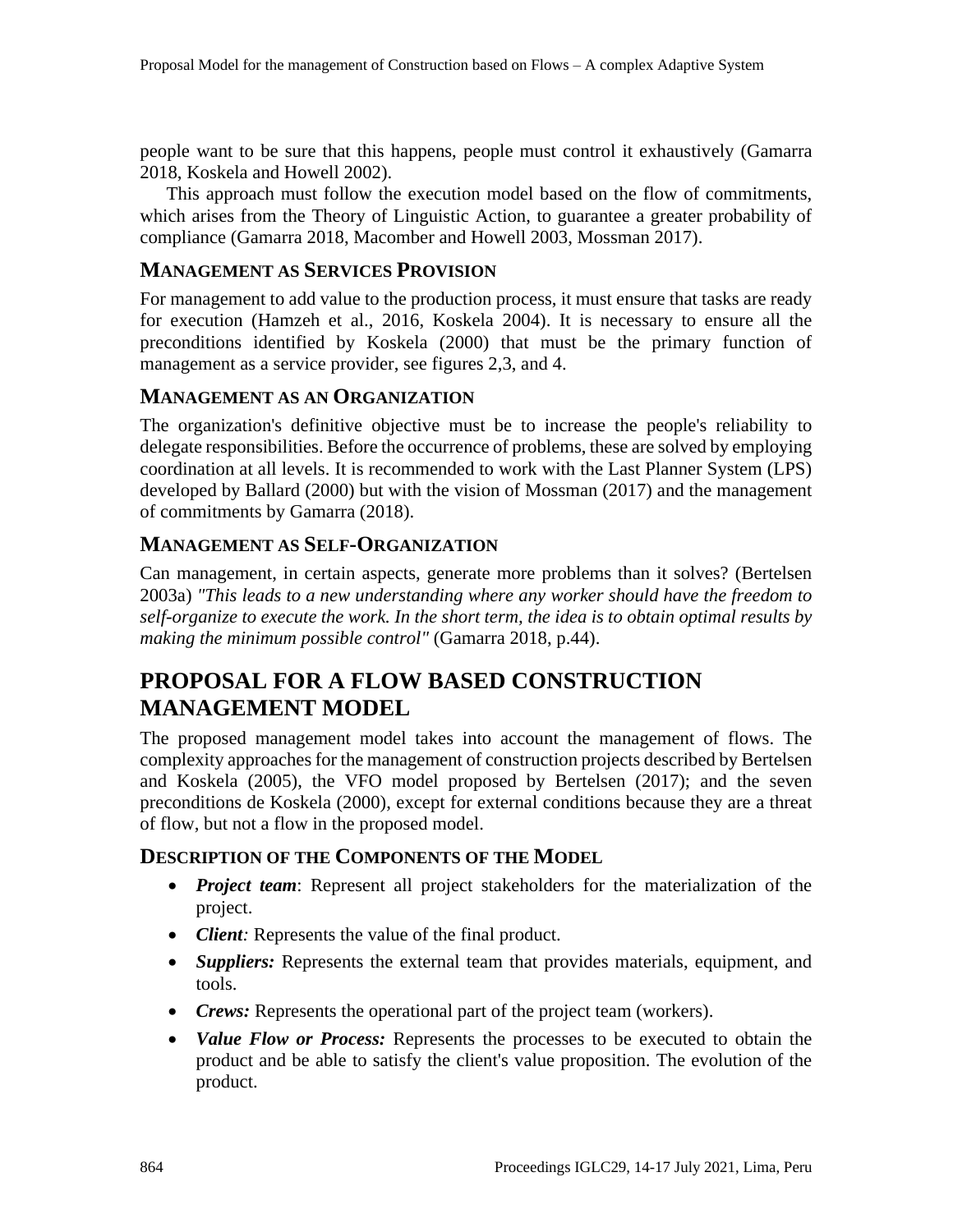- *Subject Flow or Operations:* Represents the work of the operative part. It is where the interaction of labor and machinery with materials is generated, the workflow.
- *Supply Flow:* Represents the flow of resources for the execution of the project.
- *Information Flow:* Represents the transmission of information, at all levels, from the value proposition to the client for decisión making in the project.
- *Layout Flow:* Represents the distribution of space in the project, changing as the project's execution is carried out.
- *Cost Flow:* Represents the client's competence around the project's cash flow.

#### **DESCRIPTION OF THE FLOW-BASED MANAGEMENT MODEL**

The management model is explored in 3 levels: strategic, tactical, and operational.

At the strategic level seeks, in advance, to manage the flows for the execution of the products or final deliverables (for example, in the finishing phase of a multi-family building project, products can be basements, departments, common areas, facade), defined by the project team based on the client's value proposition.

The client's value proposition leads to identifying the value flow (for example, related to the product department: kitchen, bedroom, bathroom, living room, and others). The progress of these (until reaching the final product) is what represents the operations or workflow (for example, for the finished kitchen: pre-finished paint, floor and wall veneer, furniture, electrical appliance, granite countertops, sanitary appliances, windows, doors, and others)

At this level, the value flow is the critical flow (Bertelsen et al. 2006), the most important, and is fed by the others. It is necessary to decide how these will be executed to define the operations (for example, everything changes if you choose to prefabricate). Also, it is essential to approve and validate the design (Gamarra 2018) and develop dates of compliance or milestones of the support flows, information, supply, layout, and cost. For example, it is closing dates with suppliers and subcontractors, associated payments, information required with specific dates, distribution of the project layout over time, cash flow, and others (See Figure 2).



Figure 2: Flow management at a strategic level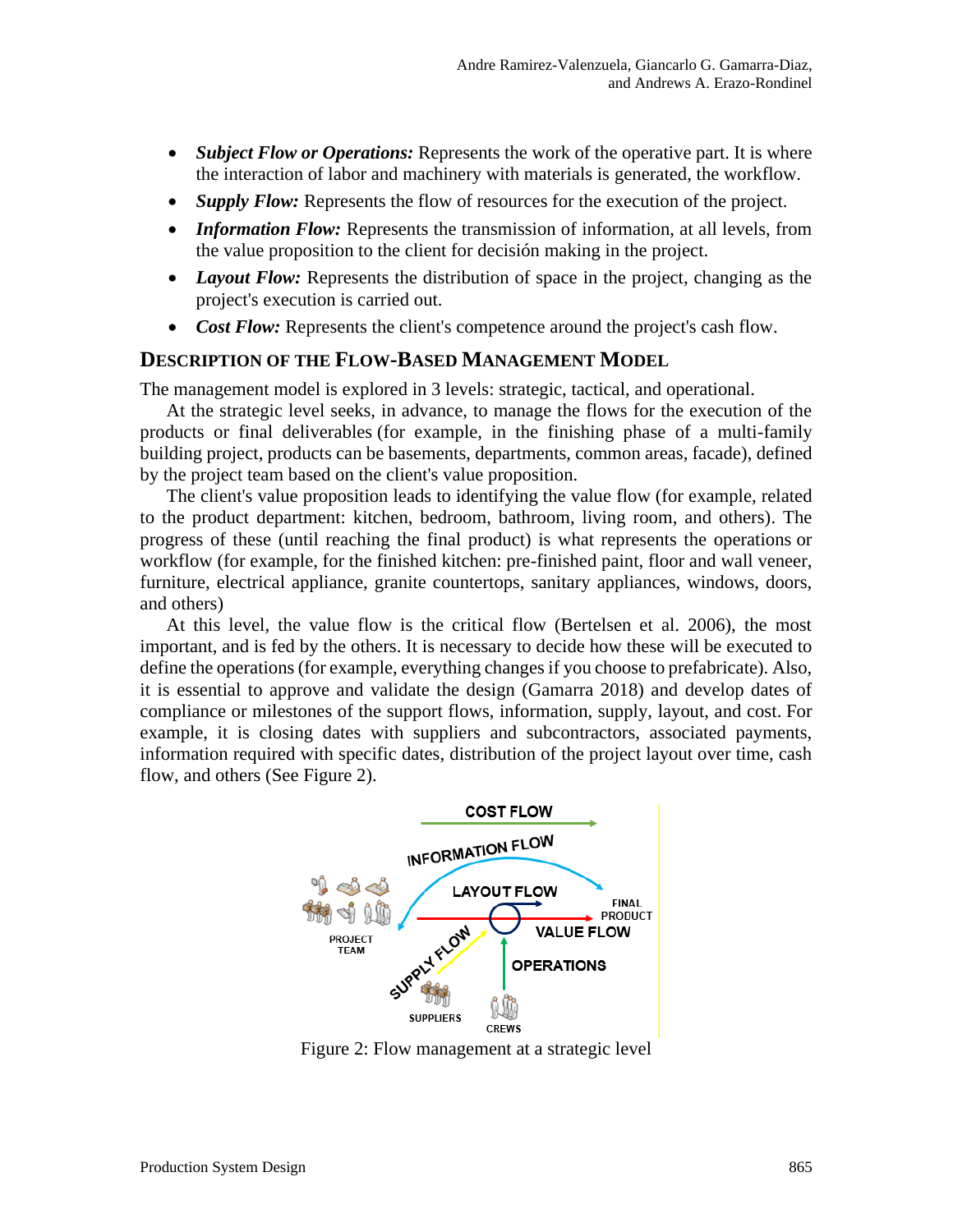At the tactical level, the subject flow is the critical flow (See Figure 3). At this level, flow management seeks to ensure that new support flows meet the workflow requirements. To do this, the person responsible for the task must know everything about the operations*.* Before executing the task, the person responsible should identify preconditions, defined by Koskela (2000), related to the tasks and ensure that preconditions are ready to execute (Gamarra 2018).



Figure 3: Flow management at the tactical level

Finally, the tasks would be ready to be executed (Hamzeh et al., 2016). Since the flows at the higher levels were already managed, it would only suffice to verify the preconditions for each task (Gamarra 2018).



Figure 4: Flow management at the operational level

# **ORGANIZATION FOR THE MANAGEMENT OF CONSTRUCTION BASED ON FLOWS**

### **COMPLEX ADAPTIVE SYSTEM (CAS)**

Getting out of control is a characteristic of complex systems, but adaptability is also part of their nature. These systems can stabilize on their own.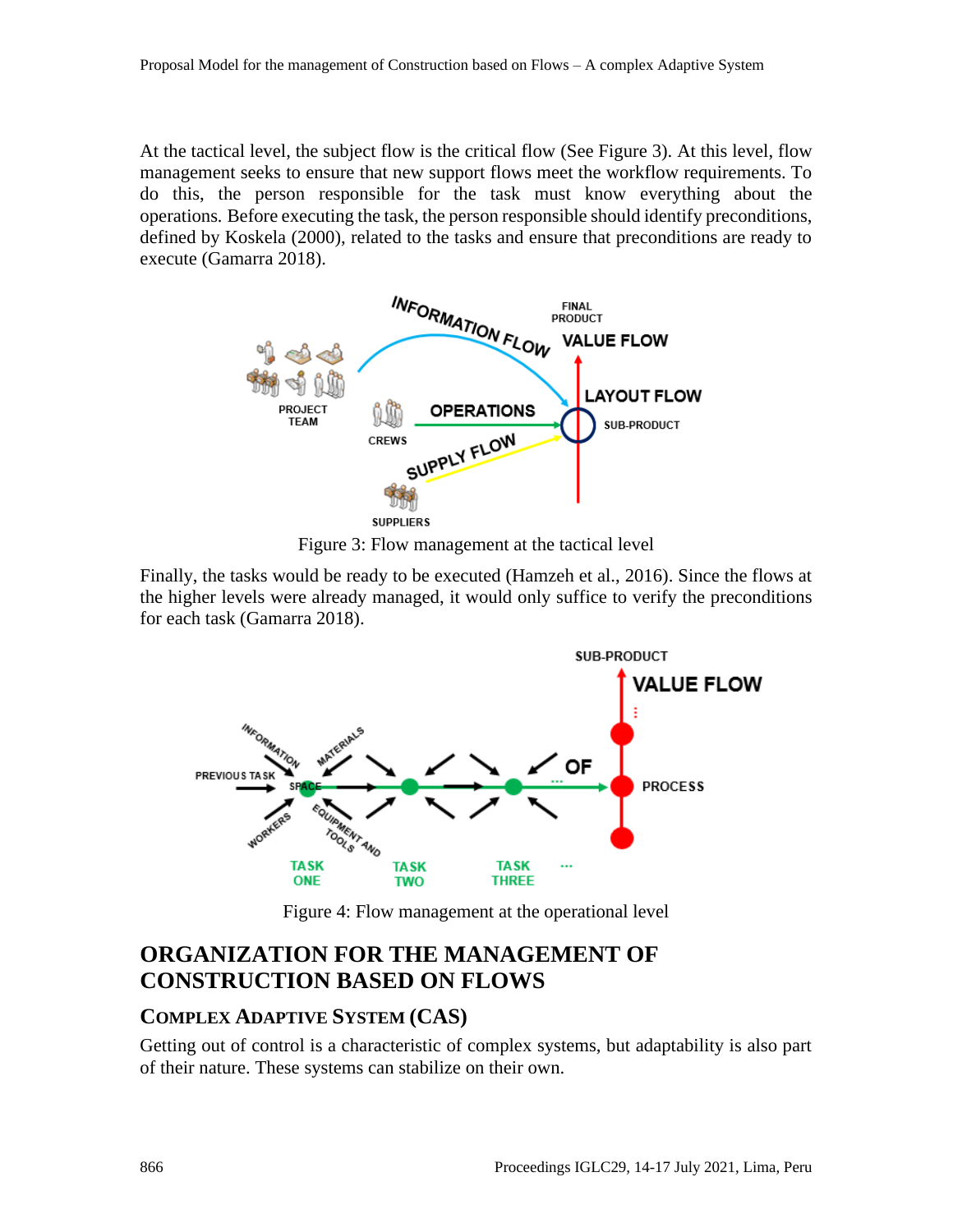*"This can be seen as an important characteristic in the management perspective, since once the system has been established in a stable situation, it will probably remain there for a long time, which will encourage cooperation and, therefore, efficiency" (Bertelsen and Koskela 2005, p.7)*

So, why not see the production system under construction as a Complex Adaptive System (CAS)? Authors believe that the desired stability can be achieved by developing an Operational Excellence Organization.

#### **OPERATIONAL EXCELLENCE (OPEX)**

Operational Excellence (OPEX) is the relationship between an organization's results and behavior based on principles. It is the consequence of ideal behavior, based on principles, to build a lasting excellence culture (Plenert 2018). The maturity of an organization concerning its learning, evolution, and sustainability (Shingo 1988).

The first challenge will be for the organization to define its basic principles. All those who are part of the organization must recognize these principles. Each person is expected to understand and commit to a culture that reflects behavior based on principles. These will be carried out sequentially, with continuous learning, and in an adaptative way, for which it will be necessary that everything developed is part of knowledge management.

### **DISCUSSION AND CONCLUSIONS**

The proposed model offers the possibility of a holistic analysis of the production system under construction, considering flow management as a basis.

Although the Transformation – Flow – Value (TFV) model offers a good representation of the production system, this model focuses on the workflow and the flow of subjects for Shingo (1988). It does not achieve to cover an integral view of the system. By contrast, a flow model represents it better. The definition of flow as a "chain of events" offers the possibility of holistic analysis. An excellent initial proposal and little disclosed was the Value – Flow – Operation (VFO) model. This research proposes representing the preconditions of Koskela (2000) as flows in three different levels and prioritizing the location for each task characterized by the layout flow. Construction's nature must be managed based on the production location (Kenkey and Seppänen 2010).

The importance of the flows lies in being the main components of production under construction. Therefore, it is necessary to generate and manage flows and identify their role within the system and current events' chains. On the other hand, it is considered appropriate to change the paradigm of identifying constraints by the risk management of the flow at all levels, again see figures 2, 3, and 4. A first attempt to manage risk focuses on paying particular attention to the enemies of the flow: Mura, Muri, and Muda.

An integral vision of the production system allows us to observe that it covers the project, industry, social aspect, people, and interrelation established in an organization. The perspectives and approaches of complexity open a new panorama in construction management, showing the people's importance and influence.

This research proposes to manage complexity by understanding and promoting the production system as a Complex Adaptive System (CAS), where Operational Excellence (OPEX) is the main engine to create culture and organizations of action.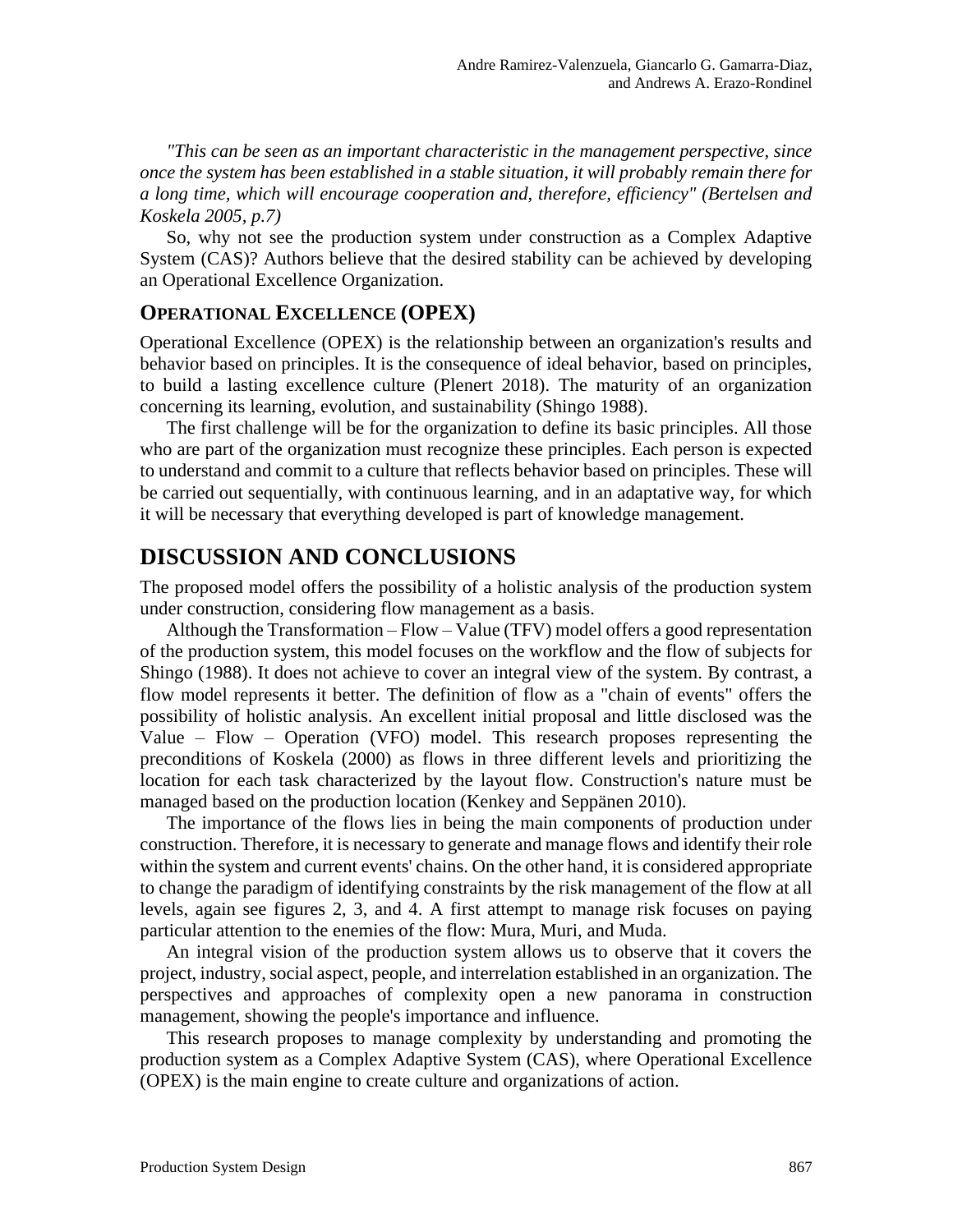### **RECOMMENDATIONS AND FUTURE RESEARCH LINES**

The authors recommend carrying out future investigations of each of the flows described in the proposal of the management model. All are equally important, but concerning which flow the project team wants to optimize, following the publication of Bertelsen et al. (2006), the team should consider this a critical flow within the model and perform the respective study.

On the other hand, the management based on flows is compatible with the Location-Based Management System (LBMS) because it requires the location for its graphic demonstration (Kenkey and Seppänen 2010). Authors consider that the flow line diagram is the value flow map for construction.

Finally, future research should aim for Operational Excellence (OPEX). The authors recommend following Shingo's ideas transmitted in Plenert (2018).

### **REFERENCES**

- Bertelsen, S. (2003a)."Complexity-Construction in a new Perspective". *Proceedings of the 11th annual conference, International Group for Lean Construction*, Blacksburg, Virginia, U.S.A., July, 2003.
- Bertelsen, S. (2003b). "Construction as a Complex System". *Proceedings of the 11th annual conference, International Group for Lean Construction*, Blacksburg, Virginia, U.S.A., July, 2003.
- Bertelsen, S. (2017). *The Unruly Project*. USA: Sven Bertelsen aps, pp. 13-81.
- Bertelsen, S. and Emmitt, S. (2005). "The client as a Complex System". *Proceedings of the 13th annual conference, International Group for Lean Construction*, Sydney, Australia, July, 2005.
- Bertelsen, S. and Koskela, L. (2005): "Approaches to Managing Complexity in Construction Project Production". *Becon: 1st International Conference on Built Environment Complexity*, Reino Unido.
- Berltesen, S., Koskela, L., Henrich, G. and Rooke, J. (2006). "Critical Flow Towards a Construction Flow Theory". *Proceedings of the 14th , International Group for Lean Construction*, Santiago, Chile.
- Drevland, F. and Tillmann, P. (2018). "Value for Whom?". *Proceedings of the 26th annual conference,International Group for Lean Construction*, Chennai, India, July, 2018.
- Erikshammar, J., Björnfot, A., Gardelli, V. (2018). "The Ambiguity of value". *Proceedings of the 26th annual conference,International Group for Lean Construction*, Chennai, India, July, 2018.
- Gamarra, G. (2018). *Gestión de Compromisos de Subcontratistas para el Levantamiento de Restricciones en Procesos Incidentes de Acabados en Proyectos de Edificaciones Civiles. [Management of Subcontractors Commitments for Removing Constraints in Processes Incidents of Finishings in Projects of Civil Buildings]* BSc. National University of Engineering, Perú, pp.29, 44, 73-92. Available at: http://cybertesis.uni.edu.pe/handle/uni/15744.